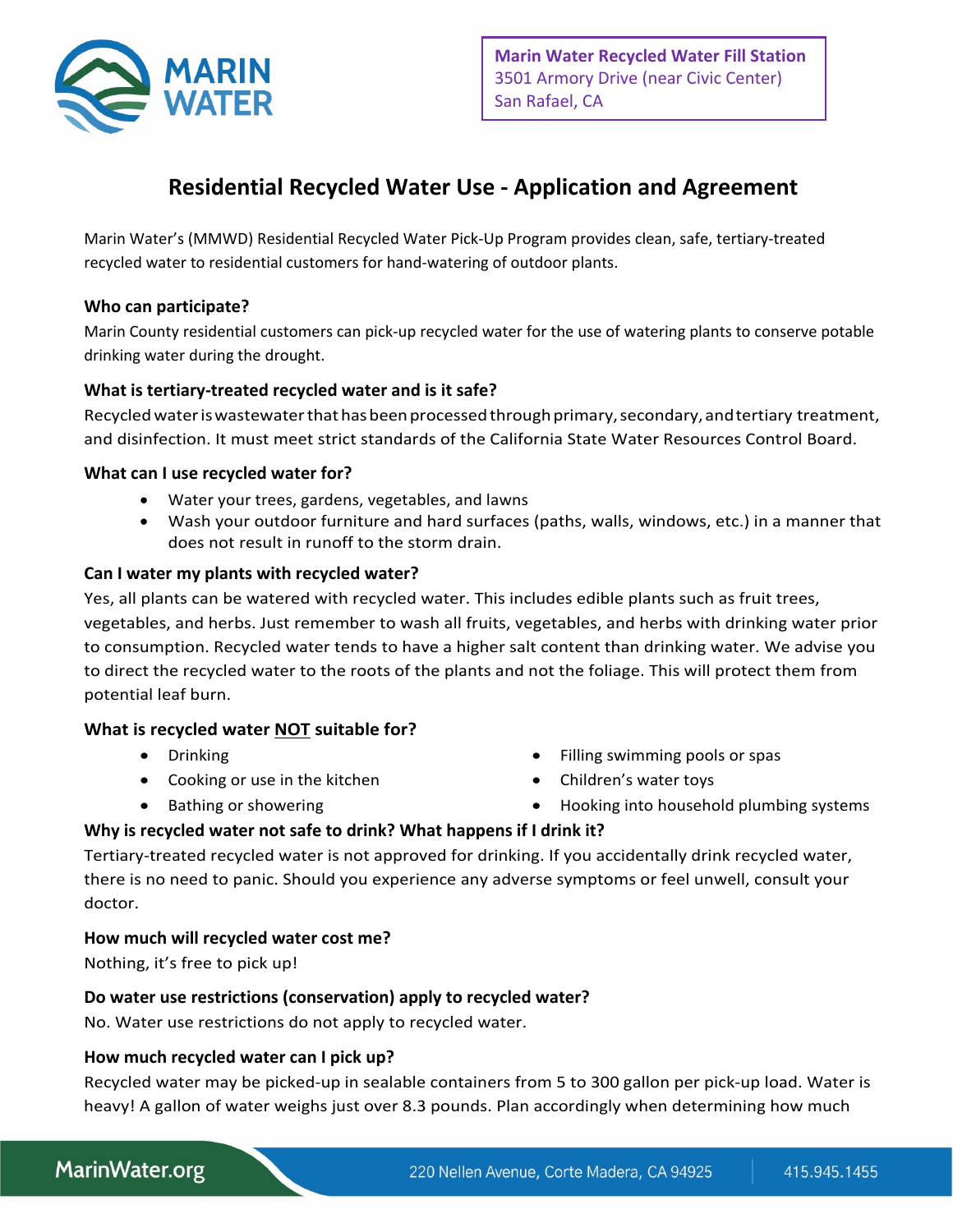

water to pick-up and keep in mind the size of your vehicle when selecting transport containers. A 35 – gallon tote of recycled water will weigh 292 pounds. **Marin Water is not liable for any injuries or damage to your vehicle due to your participation in the Residential Recycled Water Pick-Up Program. Tie-down straps to secure the containers are recommended for your safety.** 

### **Recycled Water Handling Guidelines**

- 1. Recycled water picked-up under the Residential Recycled Water Pick-Up Program cannot be resold or used indoors.
- 2. Recycled water picked-up must be used at the property indicated on the application form.
- 3. Marin Water's recycled water may only be used within Marin County.
- 4. Recycled water can only be picked-up in containers with a sealable lid in minimum amounts of 5-gallon containers to a maximum 300-gallons. Each resident can only receive up to a total of 300 gallons per trip. Residents interested in more than 300 gallons of recycled water during one pickup will be required to apply for a permit under Marin Water's commercial truck hauling program.
- 5. Access to recycled water is restricted to Marin County residents who have received the recycled water training and have been issued a wallet card.
- 6. Recycled water signage and stickers indicating must be placed on all containers containing or used for storing recycled water. Once a container has held recycled water it cannot be used for holding drinking water. Stickers will be available at the pick-up site while supplies last.
- 7. Recycled water cannot be connected to the drinking water system and should be kept separate from all existing landscape irrigation systems. Recycled water is not for drinking, playing with, or for use in food preparation or clean-up.
- 8. After handling recycled water, users should apply hand sanitizer or wash their hands with soap and potable water, especially before eating or smoking.
- 9. Recycled water shall not be applied within 50 feet of any domestic water well.
- 10. Wash all fruits, vegetables, or other edible plants, that have been irrigated with recycled water with domestic drinking water prior to cooking or eating.
- 11. Recycled water shall not be discharged to the street gutter or storm drain system and must not be applied in such a way to create runoff or ponding. It must be disposed of into landscape area or into the sanitary sewer.
- 12. There must not be any nuisance odors/vectors due to the application of Recycled Water.
- 13. To ensure the proper use of recycled water, Marin Water may visit the customer's property where the recycled water is used.
- 14. If recycled water is stored on the resident's site, the following guidelines apply:
	- a. The storage container must be located at least 50 feet from a drinking water source and a surface water body.

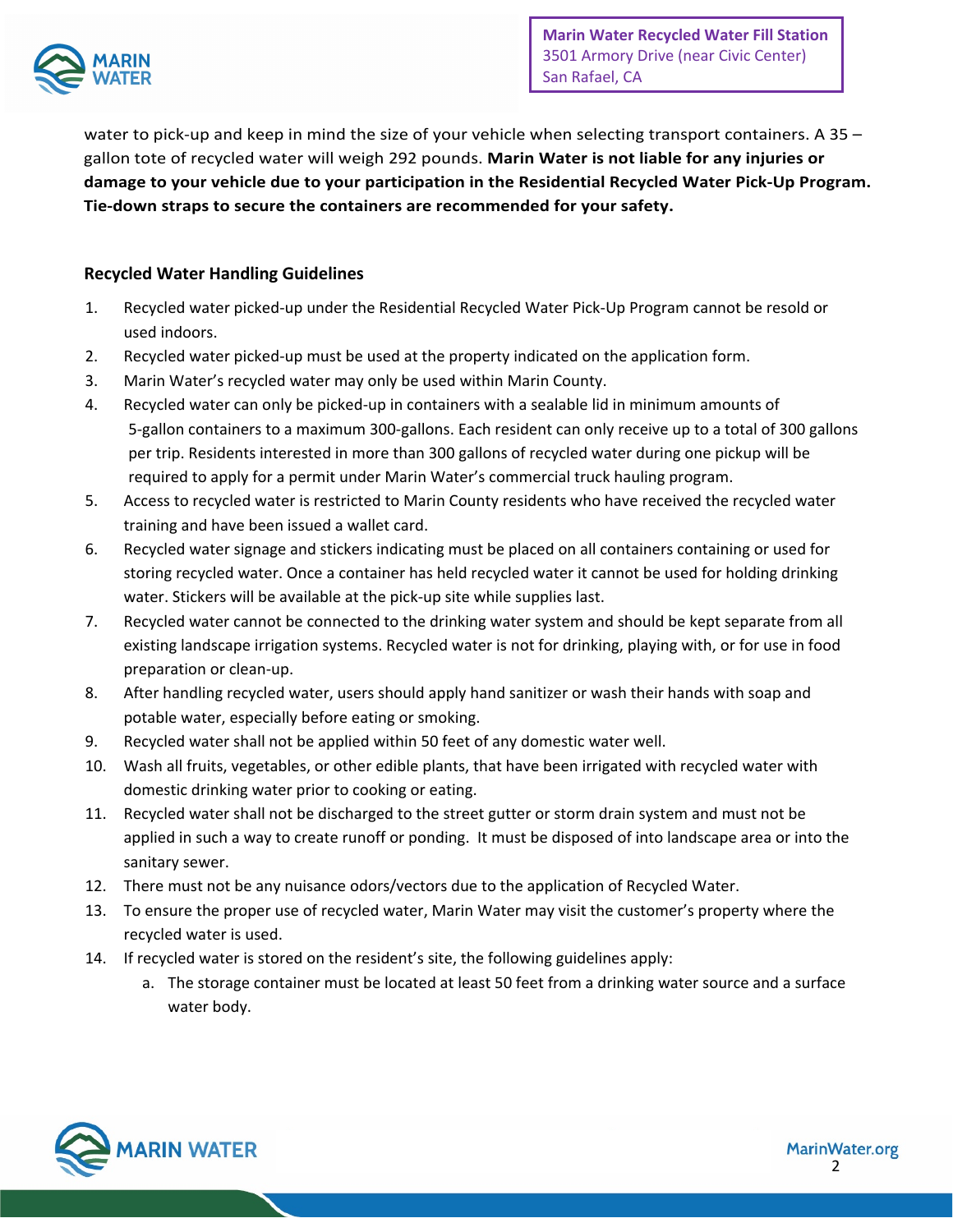

- b. Proper screening and sealing of the storage tank/container shall be employed to prevent the entry or egress of insects and mosquitos. #24 mesh for vent screens is recommended according to the Environmental Protection Agency (EPA) guidance (Attachment A).
- c. Stagnation resulting from prolonged periods of no flow or low flow that create long residence times in the storage container and allow disinfectants to dissipate should be avoided. This is to reduce the conditions that would support microbial growth inside of the storage container.
- d. Recycled water shall not be discharged to the street gutter or storm drain system. Any leftover recycled water remaining in the storage tank at the end of the use season shall be either discharged to a landscaped area or to the sanitary sewer system.

#### **Notifications**

To report spills or questions and concerns during normal business hours, customers shall contact Nole Studley at (415) 945-1559 [or recycled@marinwater.o](mailto:recycled@marinwater.org)rg. To report larger spills or concerns after business hours, customers shall contact our 24/7 Operations Center at (415) 945-1500.

#### **Recycled Water Pick-up Program Procedures**

- 1. The residential recycled water pick-up fill station is located on Armory Drive across the street from the Civic Center, shown in the purple outline on the map below. Days and hours of operation are available at [www.marinwater.org/recycledwaterfillingstation.](http://www.marinwater.org/recycledwaterfillingstation)
- 2. Residents interested in picking-up recycled water, review and complete the application form and agreement located on the page 4 of the program guidelines.
- 3. The Residential Recycled Water Pick-Up Program Permit Application Agreement can be submitted in person at the Recycled Water Fill Station during the normal operating hours or to [recycled@marinwater.org](mailto:recycled@marinwater.org) . A valid driver's license must be presented when submitting the application along with proof of residence, such as a water bill, PG&E bill, etc. (or as an attachment to packet submittal).
- 4. Upon submitting the Residential Recycled Water Program Permit Application Agreement, residents will be required to complete training on the proper use of recycled water and procedures for using the fill station prior to receiving recycled water for the first time. After completion of the training, Marin Water will issue applicants a wallet card and recycled water notice stickers to be placed on all containers used to transport and store recycled water. Recycled water notice stickers are to identify a container as containing recycled water and that the water is not suitable for consumption.
- 5. After training is complete and stickers have been installed on the containers, residents are allowed to receive recycled water during fill station operating hours.
- 6. Residents must present their wallet card to Marin Water staff, and fill out the MMWD Residential Recycled Water Pick-Up Log upon filling their tank on each visit. Residents can return as often as needed to pick-up recycled water in their designated containers.

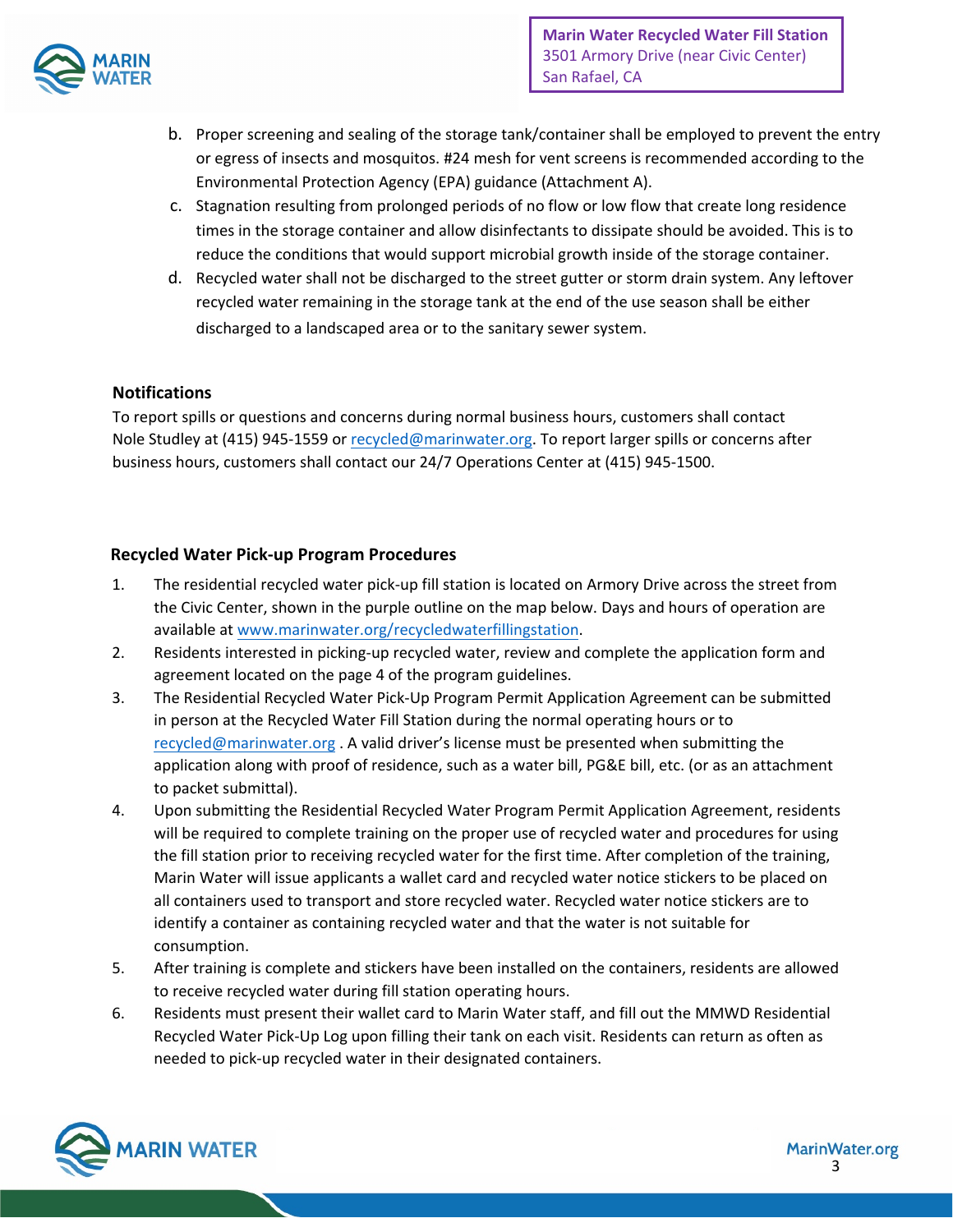

**Google** Maps Armory Dr **Marin Water Recycled Water Fill Station** 3501 Armory Drive (near Civic Center) San Rafael, CA



Imagery @2021 Maxar Technologies, U.S. Geological Survey, USDA Farm Service Agency, Map data @2021 Google 100 ft



MarinWater.org<br>4